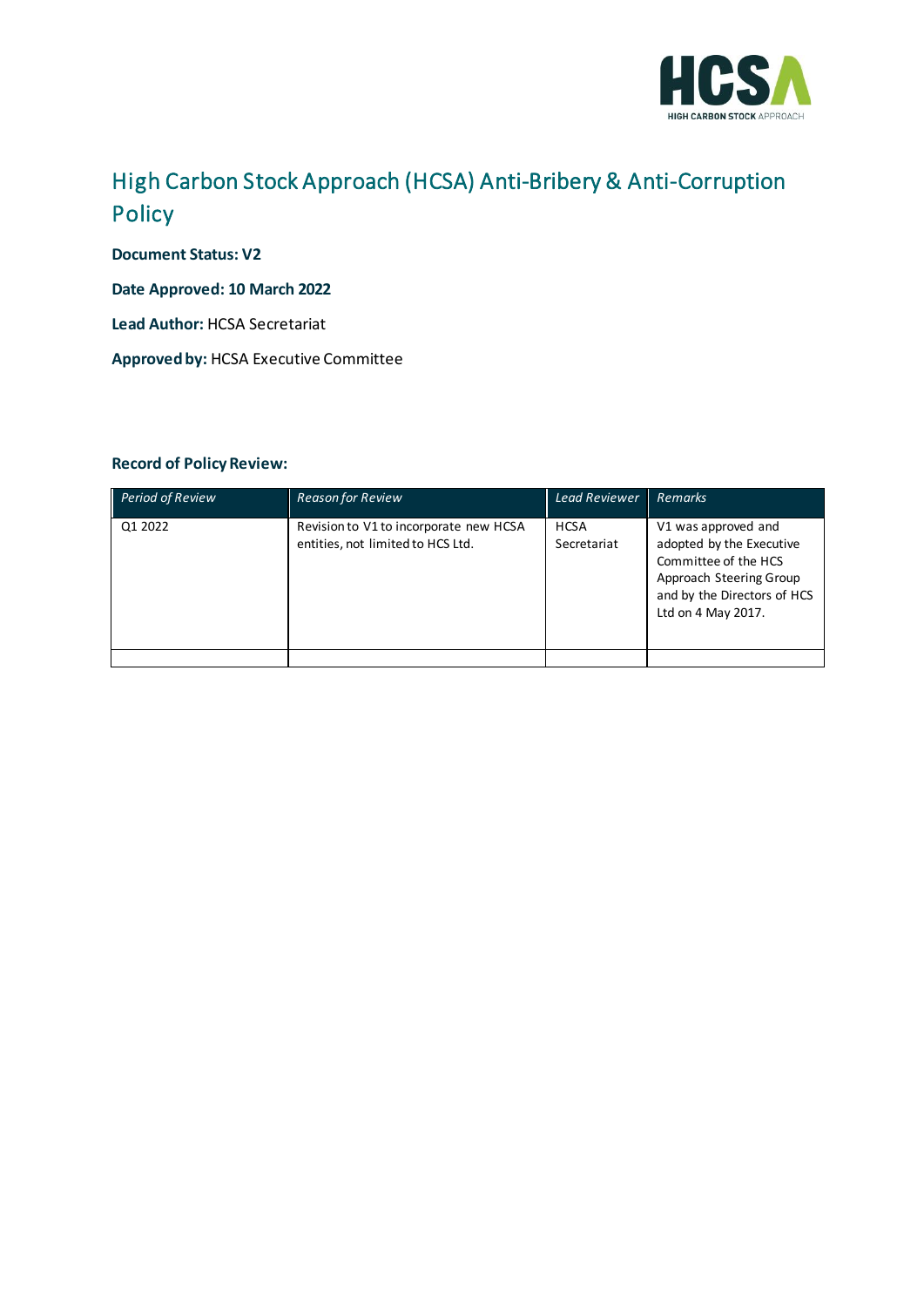

# High Carbon Stock Approach (HCSA) Anti-Bribery & Anti-Corruption **Policy**

#### **Introduction**

This anti-bribery policy exists to set out the responsibilities of High Carbon Stock Approach (HCSA) and the HCSA Steering Group (SG) for those who provide goods or services to us in regard to observing and upholding our zero-tolerance position on bribery and corruption. This anti-bribery and corruption policy and zero-tolerance attitude will be clearly communicated to all suppliers, contractors, business partners, and any third parties at the outset of business relations, and as appropriate thereafter.

#### **1. Policy statement**

- 1.1. HCSA is committed to conducting its activities in an ethical and honest manner, and is committed to implementing and enforcing systems that ensure bribery is prevented. HCSA has zero-tolerance for bribery and corrupt activities. We are committed to acting professionally, fairly, and with integrity in all business dealings and relationships in all countries where we operate or commission activities.
- 1.2. HCSA will uphold all laws relating to anti-bribery and corruption in all the jurisdictions in which we operate. Through our members and financial partners, we are also subject to the UK Bribery Act 2010.
- 1.3. HCSA recognises that bribery and corruption are punishable by imprisonment and fines. If our organisation is discovered to have taken part in corrupt activities, we may be subject to be excluded from tendering for public contracts, and face serious damage to our reputation and license to operate. It is with this in mind that we commit to preventing bribery and corruption in our business, and take our legal responsibilities seriously.

#### **2. Scope**

- 2.1. This anti-bribery policy applies to all employees (whether temporary, fixed-term, or permanent), consultants, contractors, trainees, seconded staff, home workers, casual workers, agency staff, volunteers, interns, agents, sponsors, or any other person or persons associated with us (including third parties), or any of our subsidiaries or their employees, no matter where they are located. The policy also applies to Officers, Trustees, Board, and/or Committee members at any level.
- 2.2. In the context of this policy, third-party refers to any individual or organisation our organisation meets and works with. It refers to actual and potential contractors, suppliers, business contacts, agents, advisors, and government and public bodies – this includes their advisors, representatives and officials, politicians, and public parties.
- 2.3. Any arrangements our company makes with a third party is subject to clear contractual terms, including specific provisions that require the third party to comply with minimum standards and procedures relating to anti-bribery and corruption.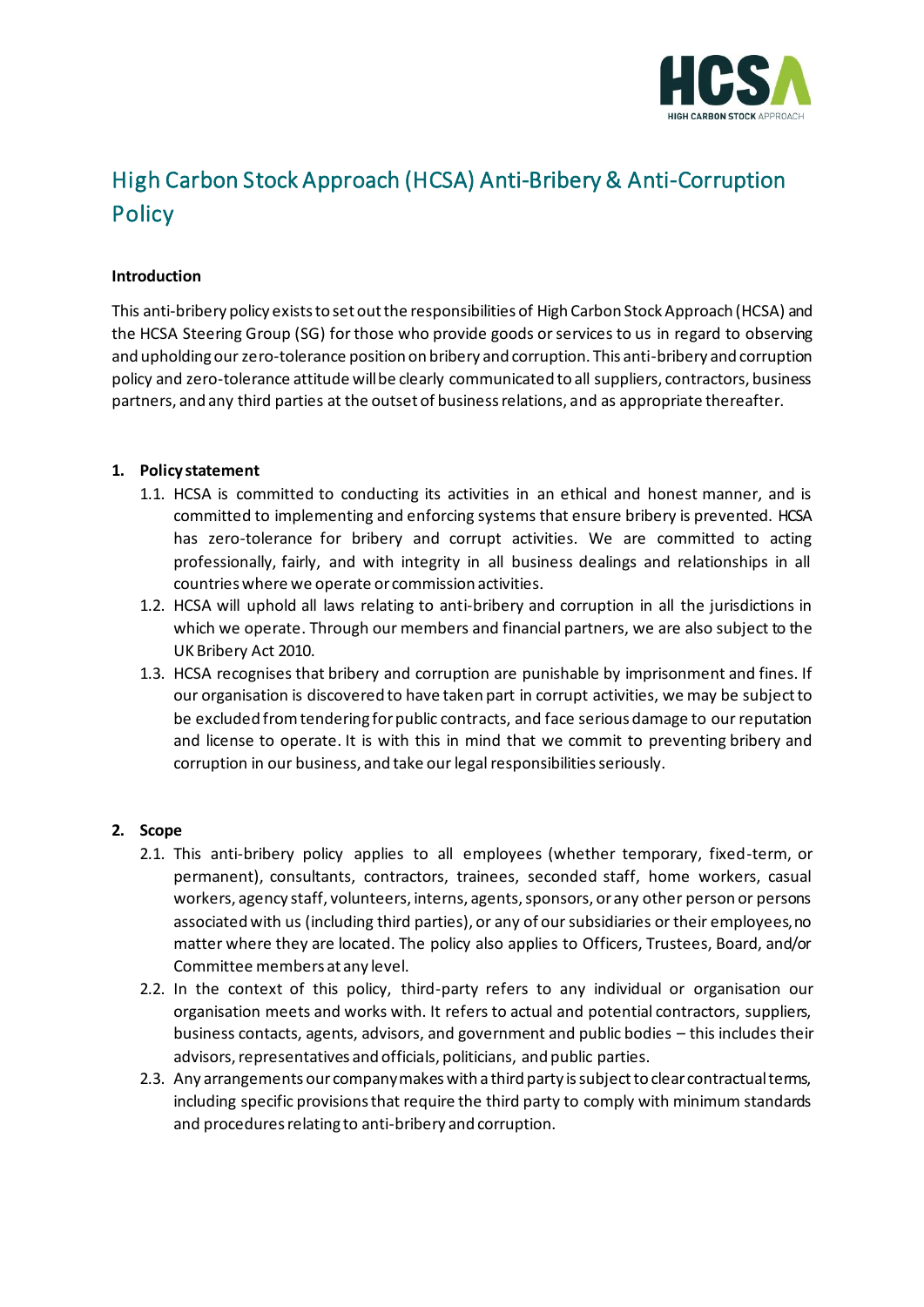

#### **3. Definition of bribery**

- 3.1. Bribery refers to the act of offering, giving, promising, asking, agreeing, receiving, accepting, or soliciting something of value or of an advantage so to induce or influence an action or decision.
- 3.2. A bribe refers to any inducement, reward, or object/item of value offered to another individual in order to gain commercial, contractual, regulatory, or personal advantage.
- 3.3. Bribery is not limited to the act of offering a bribe. If an individual is on the receiving end of a bribe and they accept it, they are also breaking the law.
- 3.4. Bribery is illegal. Employees or contractors must not engage in any form of bribery, whether it be directly, passively (as described above), or through a third party (such as an agent or distributor). They must not bribe a foreign public official anywhere in the world. They must not accept bribes in any degree and if they are uncertain about whether something is a bribe or a gift or act of hospitality, they must seek further advice from the organisation's Executive Board.

#### **4. Guidance**

### 4.1. Gifts and Hospitality

HCSA accepts normal and appropriate gestures of hospitality and goodwill (whether given to/received from third parties) so long as the giving or receiving of gifts meets the following requirements:

- a. It is not made with the intention of influencing the party to whom it is being given, to obtain or reward the retention of a business or a business advantage, or as an explicit or implicit exchange for favours or benefits.
- b. It is not made with the suggestion that a return favour is expected.
- c. It is in compliance with local law.
- d. It is given in the name of the company/organisation, not in an individual's name.
- e. It does not include cash or a cash equivalent (e.g., a voucher or gift certificate).
- f. It is appropriate for the circumstances (e.g., giving small gifts around Christmas or as a small thank you to a company for helping with a large project upon completion).
- g. It is of an appropriate type and value and given at an appropriate time, taking into account the reason for the gift.
- h. It is given/received openly, not secretly.
- i. It is not selectively given to a key, influential person, clearly with the intention of directly influencing them.
- j. It is not above a monetary value of USD50.
- k. It is not offer to, or accepted from, a government official or representative or politician or political party.
- 4.1.1. Where it is inappropriate to decline the offer of a gift (i.e., when meeting with an individual of a certain religion/culture who may take offence), the gift may be accepted so long as it is declared to the Secretariat lead and/or the Executive Committee, who will assess the circumstances.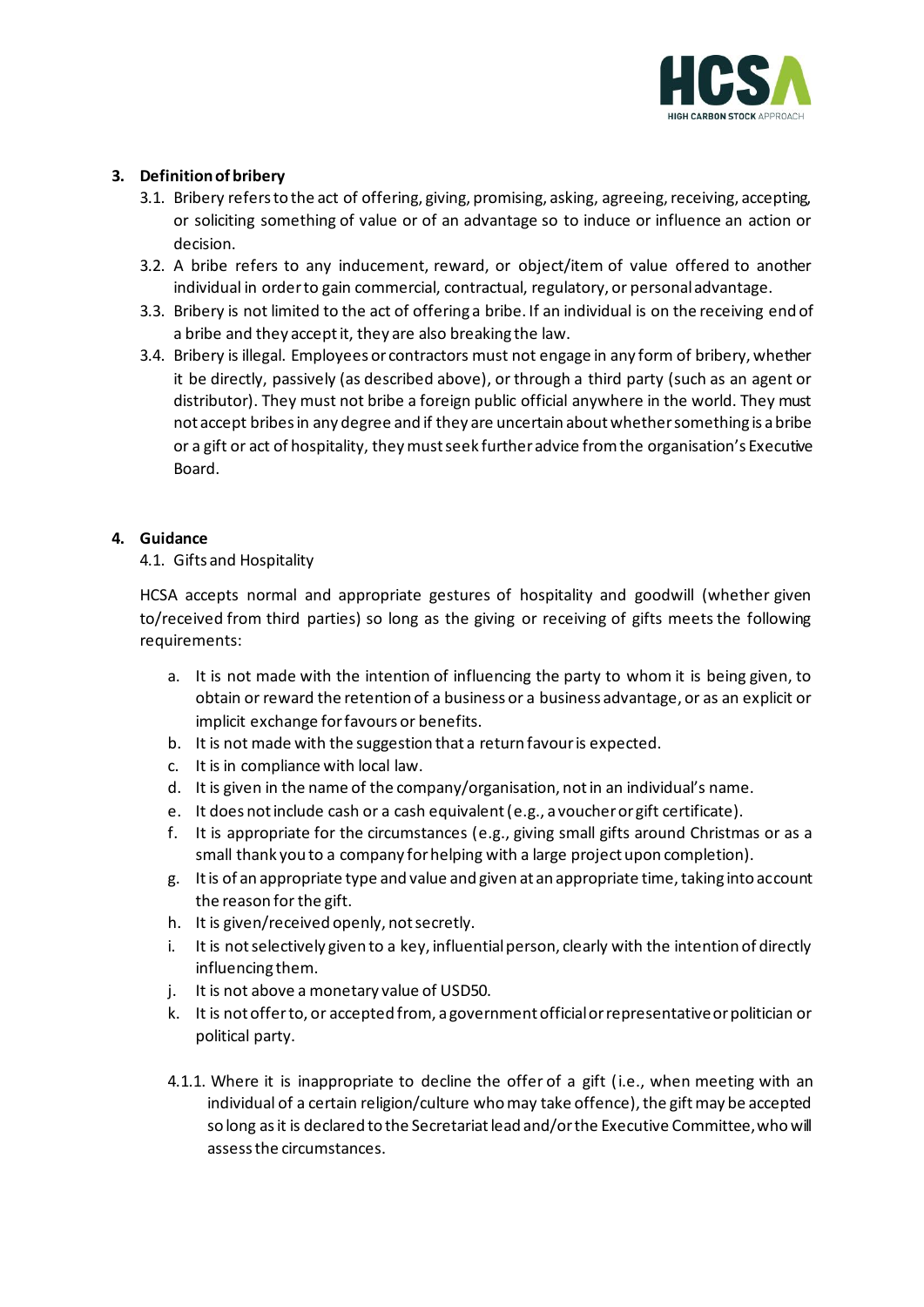

- 4.1.2. HCSA recognises that the practice of giving and receiving business gifts varies between countries, regions, cultures, and religions, so definitions of what is acceptable and not acceptable will inevitably differ for each.
- 4.1.3. As good practice, gifts given and received should always be disclosed to the Secretariat. Gifts from suppliers should always be disclosed.
- 4.1.4. The intention behind a gift being given/received should always be considered. If there is any uncertainty, the advice of the Secretariat lead should be sought.
- 4.2. Facilitation Payments and Kickbacks
	- 4.2.1. HCSA does not accept and will not make any form of facilitation payments of any nature. We recognise that facilitation payments are a form of bribery that involves expediting or facilitating the performance of a public official for a routine governmental action. We recognise that they tend to be made by low level officials with the intention of securing or speeding up the performance of a certain duty or action.
	- 4.2.2. HCSA does not allow kickbacks to be made or accepted. We recognise that kickbacks are typically made in exchange for a business favour or advantage.
	- 4.2.3. HCSA recognises that, despite our strict policy on facilitation payments and kickbacks, employees may face a situation where avoiding a facilitation payment or kickback may put their/their family's personal security at risk. Under these circumstances, the following steps must be taken:
		- a. Keep any amount to the minimum.
		- b. Ask for a receipt, detailing the amount and reason for the payment.
		- c. Create a record concerning the payment.
		- d. Report this incident to the Executive Committee.
- 4.3. Political Contributions
	- 4.3.1. HCSA will not make donations, whether in cash, kind, or by any other means, to support any political parties or candidates. We recognise this may be perceived as an attempt to gain an improper business advantage.
- 4.4. Charitable Contributions
	- 4.4.1. HCSA accepts (and indeed encourages) the act of donating to charities whether through services, knowledge, time, or direct financial contributions (cash or otherwise) – and agrees to disclose all charitable contributions it makes.
	- 4.4.2. Employees and contractors must be careful to ensure that charitable contributions are not used to facilitate and conceal acts of bribery.
	- 4.4.3. We will ensure that all charitable donations made are legal and ethical under local laws and practices, and that donations are not offered/made without the approval of the Executive Committee.

#### **5. Employee and contractor responsibilities**

5.1. As an employee or contractor of HCSA, you must ensure that you read, understand, and comply with the information contained within this policy, and with any training or other antibribery and corruption information you are given.